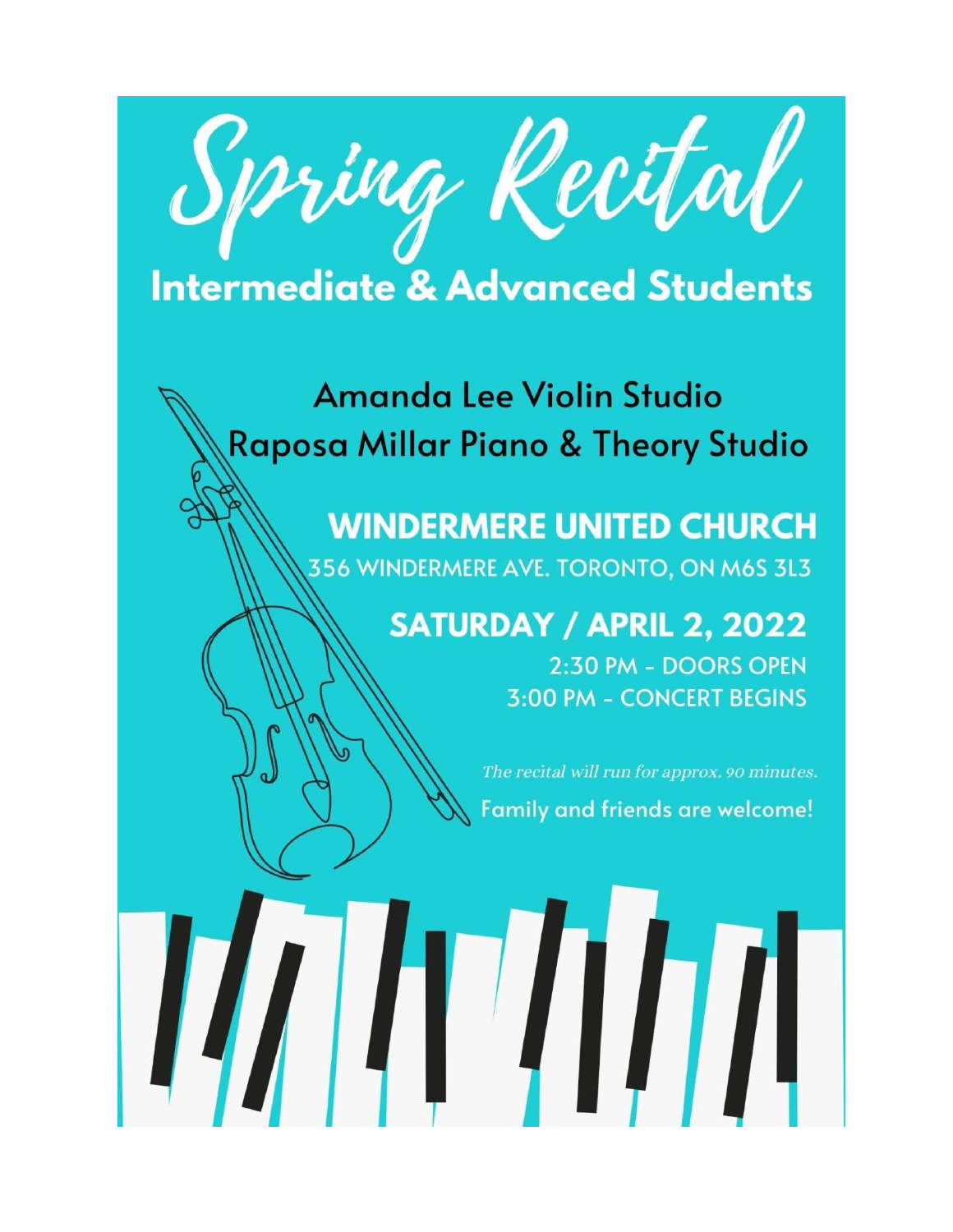#### **PROGRAMME**

**Naomi Lau, violin\*\***

*La Folia* Arcangelo Corelli (1653-1713) / arr. Shinichi Suzuki

### **Mia Chopra-Contessa, piano**

Prelude in G Minor, op. 39, no. 19 Dmitri Kabalevsky (1904-1987)

#### **Ailish Chung, violin\***

VI. Perpetual Motion

Little Suite, op. 6 Karl Bohm (1844-1920)

#### **Hannah Hsu, piano**

Solfeggio in C Minor, Wq 117/2, H. 220 Carl Philipp Emanuel Bach (1714-1788)

#### **Jessica Haas, violin\***

Concerto in G Minor, op. 12, no. 1 Antonio Vivaldi (1678-1741) III. Allegro

**Nyla Parmar, piano**

*In the Evening*, op. 88, no. 2 **Heinrich Hofmann** (1842-1902)

**Layla Al-Ani, piano**

Sonata in A Major, K. 209 Domenico Scarlatti (1685-1757)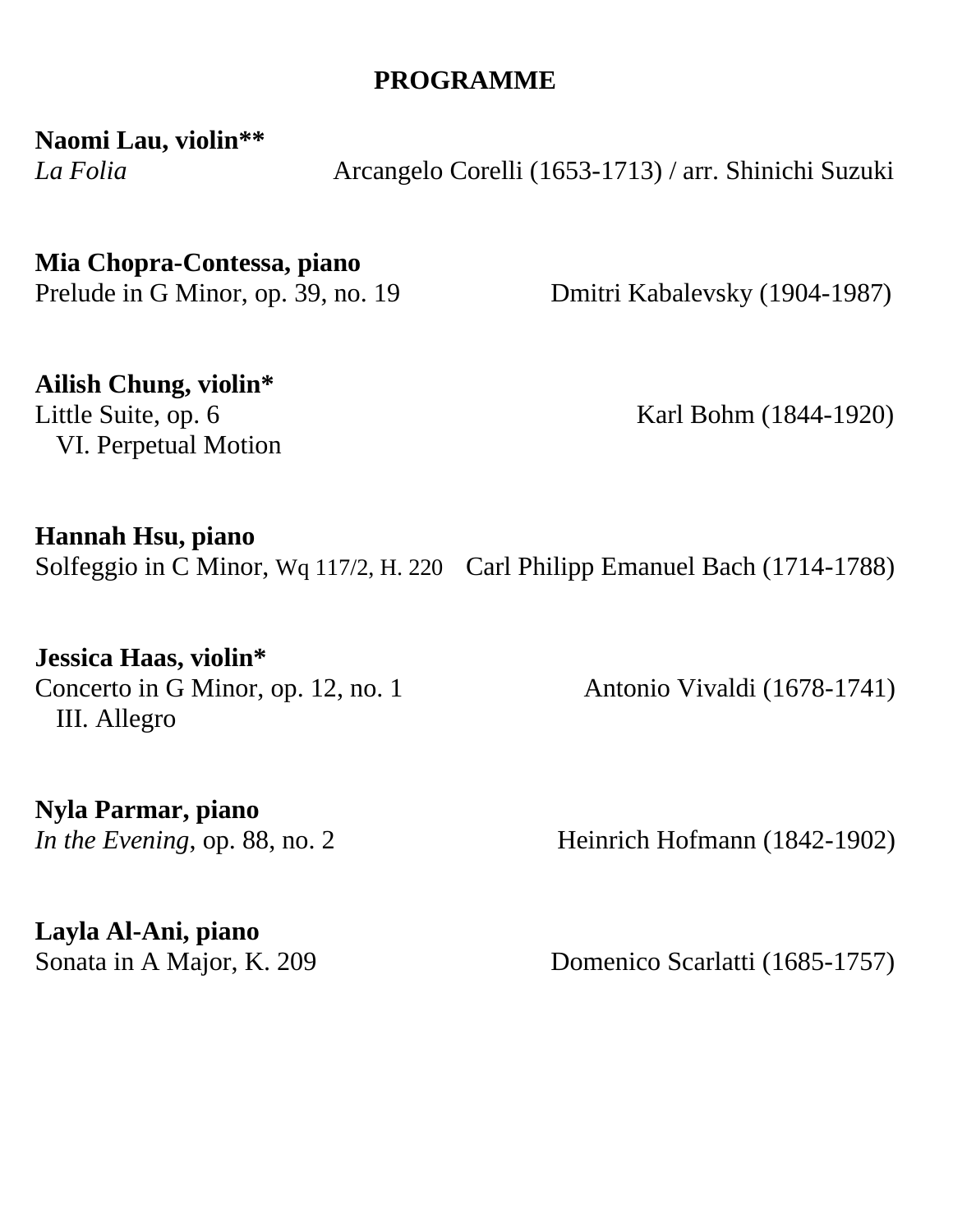#### **Sofia Lebovics, violin\*\***

Sonata in A Major Cesar Franck (1822-1890) IV. Allegretto poco mosso

**Mazin Al-Ani, piano**

Polonaise in A Major, op. 40, no. 1 "Military" Frederic Chopin (1810-1849)

### **Jazlyne Rogers, violin\***

## Concerto No. 4 in D Major, KV 218 Wolfgang Amadeus Mozart (1756-1791) I. Allegro (cadenza by József Joachim)

### **Joshua Duncan Lee, viola**

III. Courante IV. Sarabande

Suite No. 2 in D Minor, BWV 1008 Johann Sebastian Bach (1685-1750) I. Prelude (originally for unaccompanied cello)

### **Andrew Ganea, piano**

Ballade No. 1 in G Minor, op. 23 Frederic Chopin (1810-1849)

## **Kate MacDonald, violin\***

Concerto No. 5 in A Major, KV 219 Wolfgang Amadeus Mozart (1756-1791) I. Allegro aperto (cadenza by József Joachim)

\*Accompanied by Gregory Millar, piano \*\*Accompanied by Lisa Raposa Millar, piano